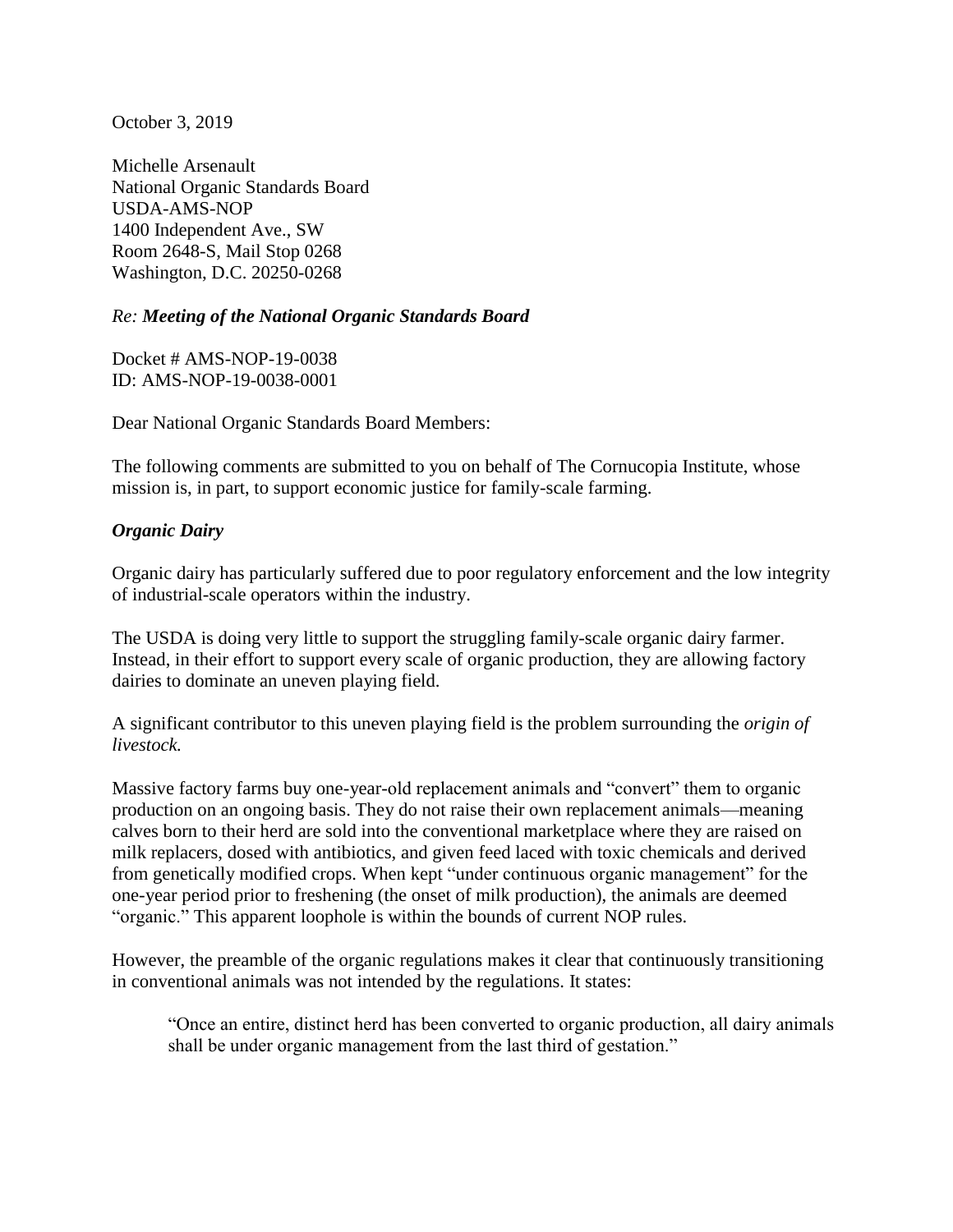This preamble language is immortalized in the organic regulations, framed as an exception to the "continuous management" clause (7 CFR § 205.236(2)(iii)).

Many family-scale dairies are seriously impacted by this problem because they do raise their own calves—feeding them organic milk. It is up to three times more expensive to raise an organic calf than to raise a conventional calf.

At the spring NOSB meeting in April 2019, many dairy farmers and stakeholders spoke about the damage the origin of livestock issue continues to cause the industry. Although the NOSB itself offered many heartfelt comments and showed interest in settling the issue, the NOP suggested that it would still be many years before this problem is resolved.

We urge the NOSB to press the NOP for action. Lackluster NOP enforcement and guidance has allowed factory farms to take over the organic dairy market. Family-scale organic dairies, following the letter and intent of the organic law, have continued to shutter at an alarming rate. These closures contribute to the gutting of rural America, the loss of authentic organic livestock and pasture management knowledge, and the disappearance of the most nutrient-dense dairy from grocery shelves.

#### *Genetic Engineering*

USDA Under Secretary Greg Ibach recently made comments before the House Agriculture Subcommittee suggesting it is time to discuss the possible allowance of certain gene-editing methods within organic production.

Cornucopia vehemently disagrees.

The organic marketplace is premised on being free from genetic modification. Ibach's statements, in specific reference to gene-editing technology that alters only a plant's existing genome, appeared to be an attempt to test the organic waters for acceptance.

But organic consumers do not want gene-edited food. In a 2017 survey conducted by Natural Grocers, 70% of respondents said they buy organic specifically to avoid GMOs. The organic label promises food produced without synthetic pesticides or fertilizers, without antibiotics or other harmful pharmaceuticals, and without genetic engineering.

The Cornucopia Institute created a sign-on petition following Ibach's statements that has garnered more than 10,000 signatures from the invested public and multiple other stakeholder organizations. *The petition with is signatures is attached to our comment.*

We urge the NOSB to resist any inclusion of gene-editing methods in organic production.

#### *DL-Methionine sunset*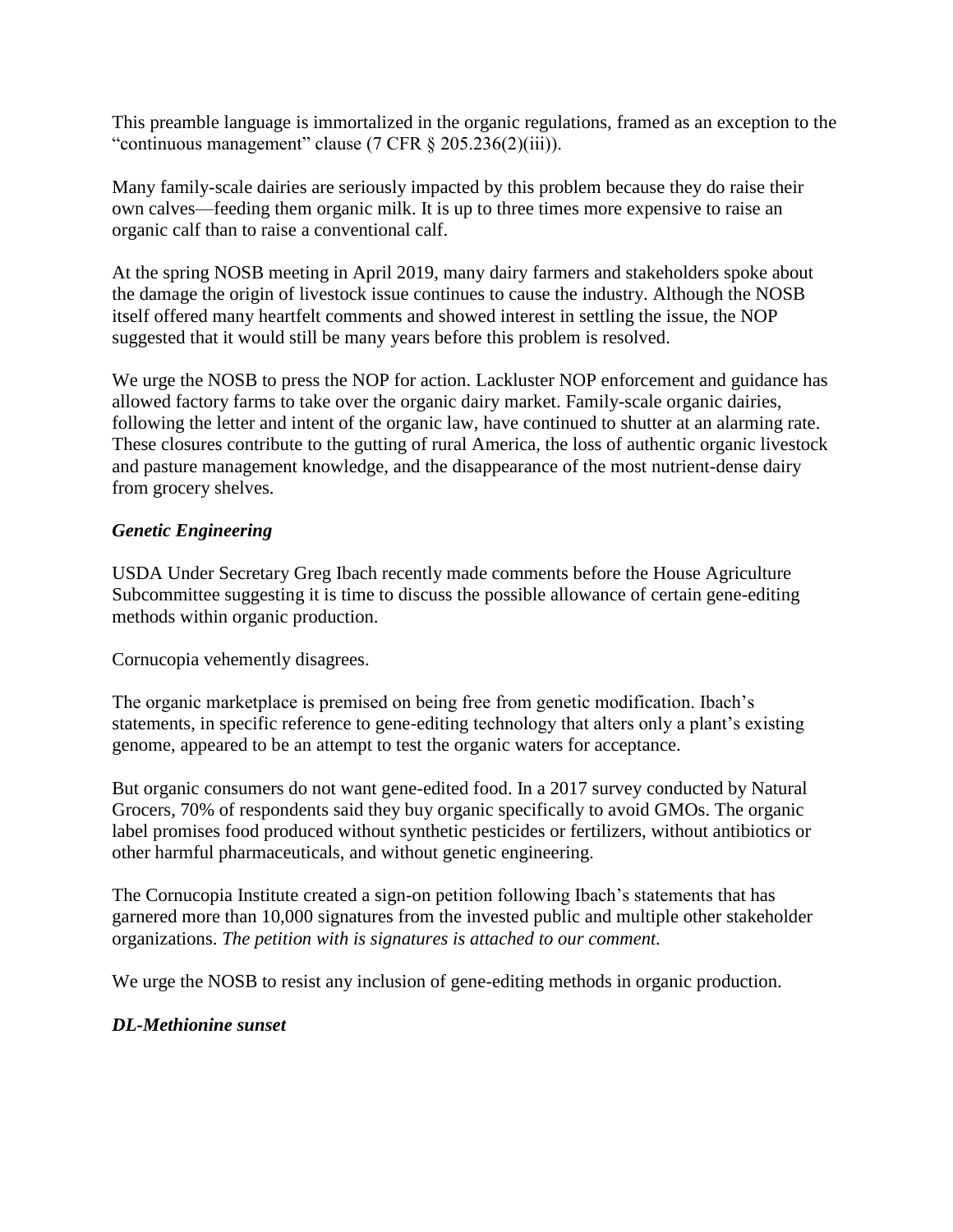Cornucopia supports the de-listing of synthetic methionine in poultry diets. In the absence of delisting, Cornucopia suggests implementing an expiration date for the listing, including a gradual phasing-out of DL-methionine to push research initiatives in the organic poultry industry.

There are serious questions as to whether DL-Methionine still meets the essentiality requirements for organic poultry. Many family-scale organic poultry farms do not supplement with synthetic methionine *at all.* 

There have also been advances in the use of insect protein—specifically black soldier fly larvae—as a source of natural methionine. This suggests viable alternatives exist that the industry is not utilizing because they still have access to this synthetic growth promoter.

In addition, evaluation of methionine in the context of a systems approach in organic poultry production is needed. Based on our own industry research, Cornucopia has concerns that synthetic methionine is being used principally as a production tool, rather than as an essential dietary supplement. This research is backed by the fact that the European Union does not allow synthetic methionine. They don't need it because they require poultry producers to use breeds more appropriate for organic production, require lower stocking densities, and have strict rules ensuring outdoor access and opportunities for legitimate foraging for their birds.

The blanket allowance of synthetic methionine in organic poultry diets discourages organic producers from offering birds meaningful outdoor access and encourages mimicry of conventional practices.

# *Additions to the livestock standards are needed*

As is highlighted by the issues surrounding the continued use of synthetic methionine, the standards surrounding organic poultry are poor at best. While ruminant livestock have standards covering the specifics of diet and living conditions beyond the broad "access to the outdoors requirement," this is not the case for poultry. As it stands organic poultry and eggs are two of the most industrialized areas within the organic marketplace. To be clear, this industrialization is not in line with organic ideals: these businesses operate as organic only by substituting organic inputs for conventional ones. Individual animals rarely even see the outdoors, let alone meet the common-sense requirements of "[y]ear-round access for *all animals* to the outdoors, shade, shelter, exercise areas, fresh air, clean water for drinking, and direct sunlight…" listed in the regulations regarding livestock living conditions (Emphasis added. 7 CFR § 205.239).

The USDA withdrew the Organic Livestock and Poultry Practices (OLPP) rule in March 2018. Though not perfect, this rule would have improved regulatory controls for organic poultry along with improving some management practices for all livestock under the organic label. The OLPP would close the perceived loophole that has allowed factory farms to use small screened-in porches as "outdoor access" for laying hens. These industrial "organic" farms confine as many as 200,000 birds in a single building.

The OLPP received over 40,000 comments in favor of implementing it. However, the USDA suggests current growth in the organic egg market is evidence of consumer confidence in the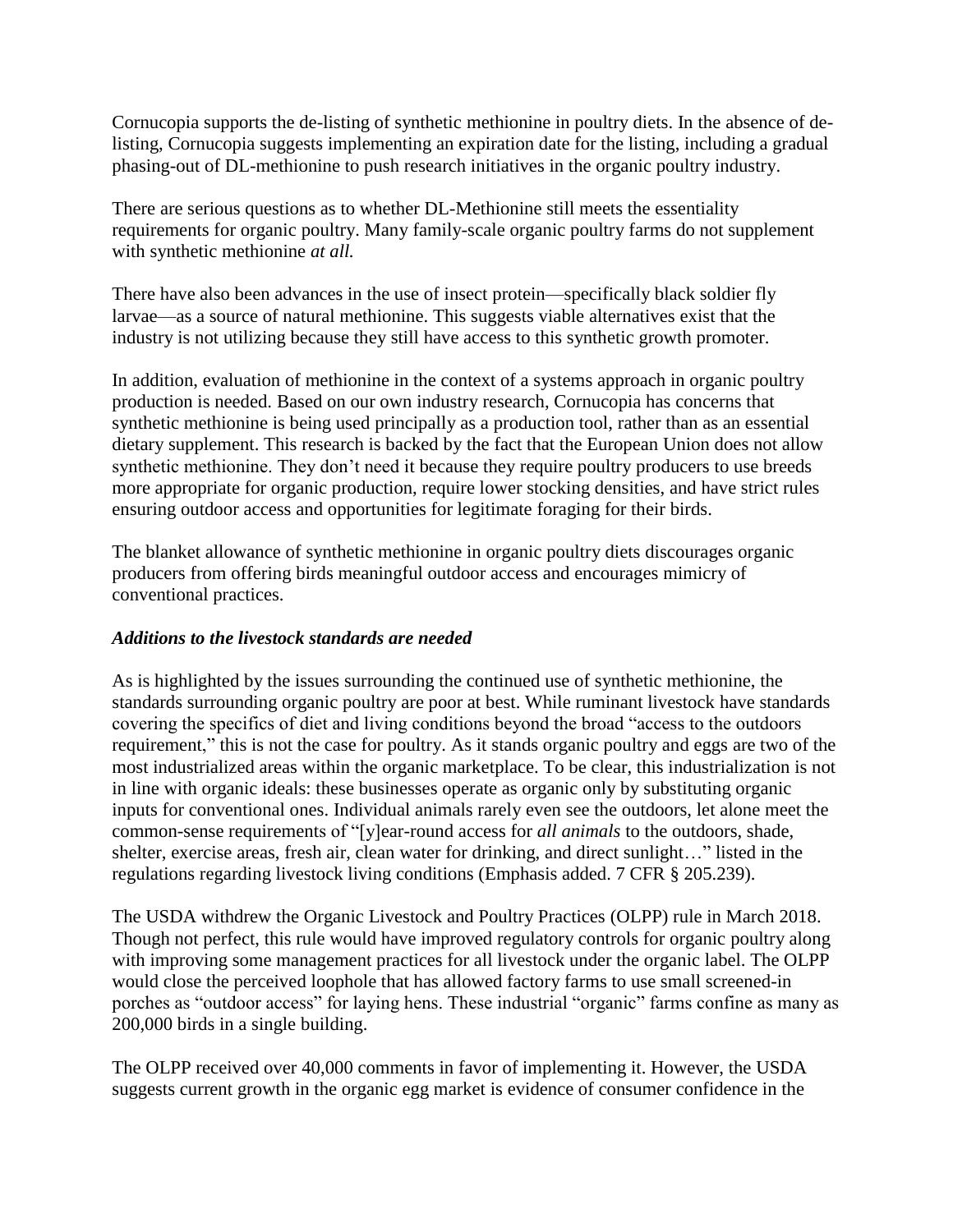label. This is incorrect. The rapid growth indicates that industrial-organic egg producers, the same producers using screened-in porches, are taking up an increasing percentage of sales by undercutting family farmers. Most consumers who buy organic eggs are unaware of the deception.

Organic farmers that are dedicated to organic ideals raise their meat chickens and egg-laying hens on pasture, in compliance with the organic rules that require the birds to spend time outdoors. Pasture-raised poultry are likely to forage, acquiring more natural methionine from their diet. Confinement indoors and the stressors associated with large flock sizes and overcrowding limit natural behaviors and lead to disease and negative welfare outcomes.

High animal welfare is predicated on a natural diet and time spent outdoors performing natural behaviors (which in the case of poultry includes foraging). The organic standards should be focused on moving the organic poultry industry closer to these ideals rather than propping up producers that are not dedicated to the organic label.

Authentic organic poultry production is pasture-based, with birds raised outdoors and given ample opportunity to forage, socialize, and exercise. Still, fixed houses remain the standard in both conventional *and* organic agriculture. While fixed houses may have doors leading outside, it is rare that more than 10% of the birds actually use the outdoor space provided. Outdoor runs are often of poor quality (meaning little to no vegetation growing), if they are used at all by the  $\rm{birds.}^1$ 

We hope that the NOSB will continue to remain appraised of the disheartening state of the organic poultry industry and push for industry-wide change. This should include advocating for the re-evaluation of the OLPP or a similar rulemaking.

# *Fenbendazole petitioned-material discussion document*

 $\overline{a}$ 

The Cornucopia Institute understands that fenbendazole may be a life-saving tool for organic producers facing devastation of their flocks due to parasitic load.

Though we are not opposed to fenbendazole being added for emergency use in poultry, we believe this is a substance that is ripe for abuse. Industrial-scale producers are likely to use this as a production tool without strict controls for what constitutes an "emergency."

For example, the regulations require the "[s]election of species and types of livestock with regard to suitability for site-specific conditions and resistance to prevalent diseases and parasites…" (7 CFR § 205.238 (a)(1)). Right now, the organic poultry industry utilizes many strains that are commonplace in the conventional industry (this is particularly true for broiler chickens) despite their poor fit for organic systems.

<sup>1</sup> Through extensive research and interviews with poultry producers, Cornucopia recognizes that ideal "pasturing" of poultry does look different than that for cattle and other ruminants because poultry like chicken and turkey are not grazers but are rather opportunistic omnivores. However, access to vegetation and soil is important for these animals to display their natural foraging behaviors.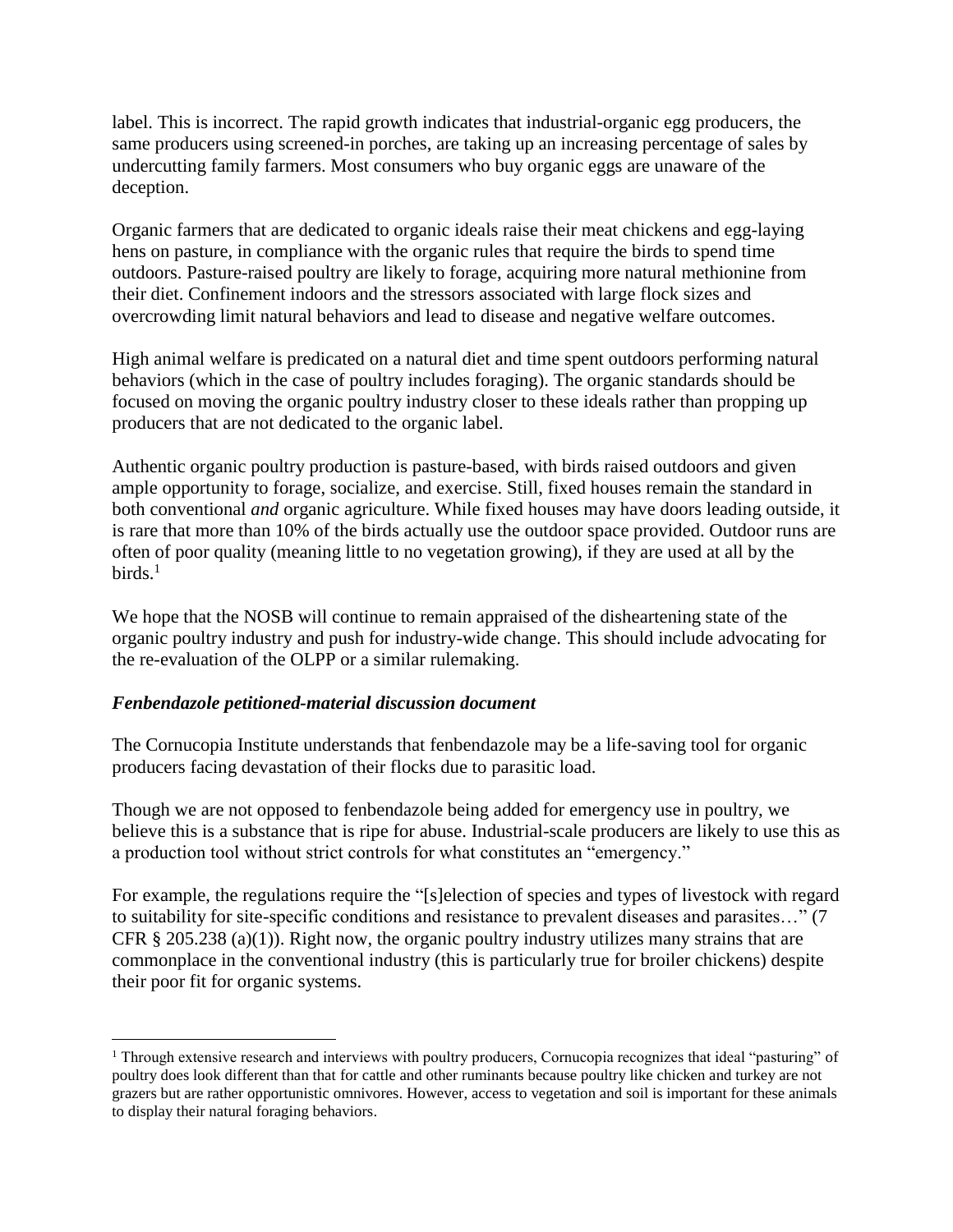Production methods like frequent pasture rotation and keeping flock sizes low also prevent most parasitic infections.

It is imperative that this material is not added to the National List without understanding how it could prop up practices that are not compatible with organic production.<sup>2</sup>

# *Updates to the Policy and Procedures Manual* **(PPM)**

We commend the NOSB for improving the functionality of the PPM. Cornucopia only has a few pointed comments on the changes being proposed to the text.

Specifically, in the section that will help determine whether a third-party review is required for materials and petitions in general, it is important that *third-party reviews remain a default requirement* for all petitions. While old Technical Reviews may educate around a new petition, the fields of food and environmental science evolve rapidly. Without utilizing all available research, including updated Technical Reviews, the NOSB and NOP's understanding of a material is doomed to be incomplete.

Public comment alone is not enough to help the NOSB determine the appropriateness of a material petitioned for use in organic production. If Technical Reviews are no longer required any petitioner could conceivably flood the NOSB with commentary supporting their position. This would impede unbiased analysis of the material or practice in question.

# *General comments on organic integrity*

 $\overline{a}$ 

Over the years since its inception, key decisions by the NOSB have been dominated by corporate interests and the Board's power has been shifted to the USDA. The USDA secretary also demonstrates unwillingness to act on the NOSB's advice—despite that being the *statutorily required relationship between the NOSB and USDA*, and even when the NOSB passes a motion on a unanimous vote.

The intent of the Organic Foods Production Act (OFPA) has been corrupted by industrial interests. Soil-less production is now allowed under regulations that promise to steward soil. Organic livestock are being denied access to the outdoors without enforcement action. The organic label's system of checks and balances has strayed from the principles that would protect against these trends.

Right now consumers, farmers, and public interest organizations feel their voices are not being heard by the USDA or the NOSB. Any loss of trust in the organic label hurts family farms more than it affects the corporate interests who are putting them out of business.

The organic industry needs the collective wisdom of family-scale organic farmers. Without them, the organic label loses its heritage and its compass.

<sup>&</sup>lt;sup>2</sup> If this material is not added for use in organic poultry, producers should continue to be required to treat animals if their welfare is at risk, even if it means they lose organic status.